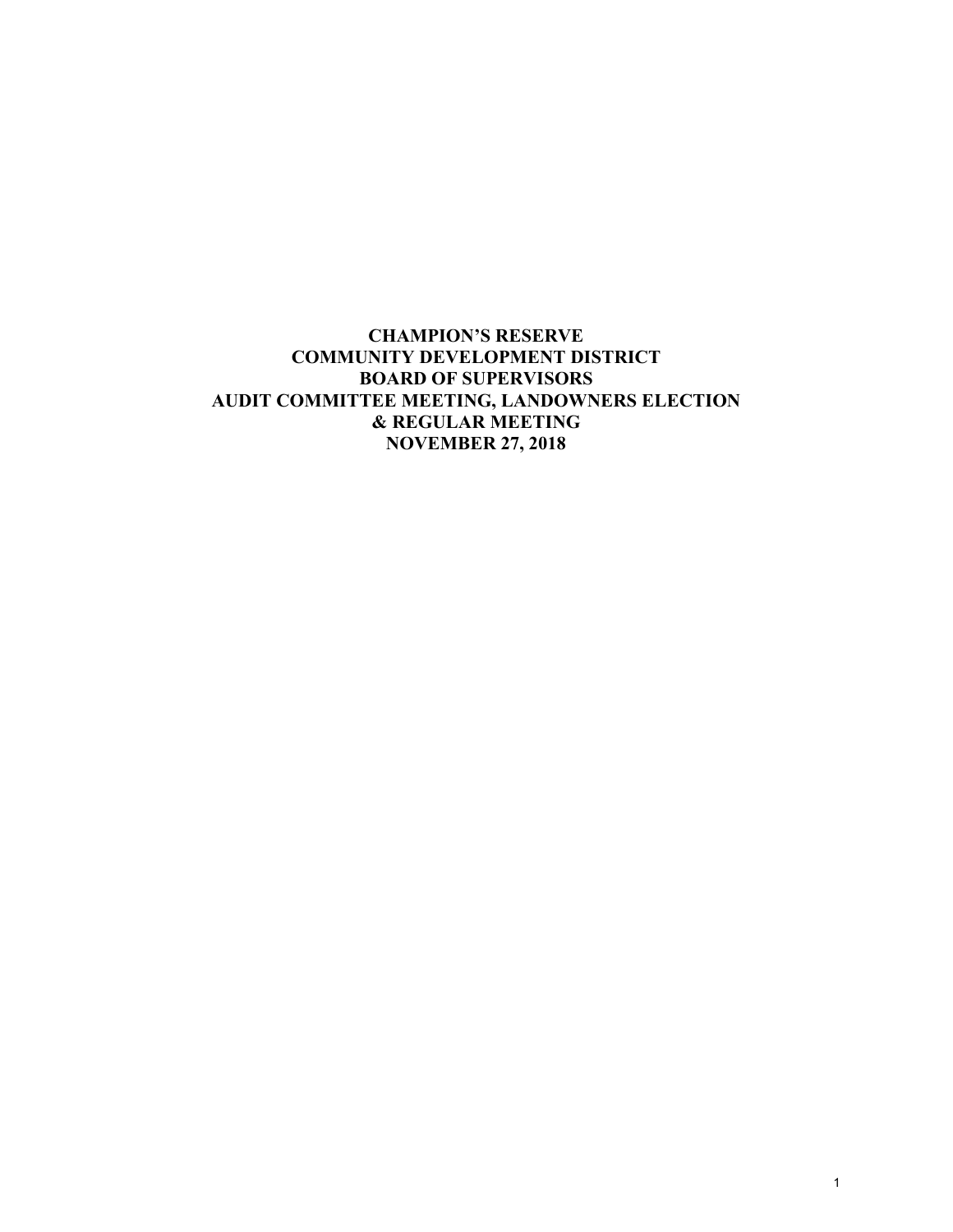# **CHAMPION'S RESERVE COMMUNITY DEVELOPMENT DISTRICT AGENDA TUESDAY, NOVEMBER 27, 2018**

#### **11:00 A.M.**

The Lakeland Public Library Larry R. Jackson Branch Located at 1700 N. Florida Ave., Lakeland, FL 33805

| <b>District Board of Supervisors</b> | Chairman                    | Jeb Bittner                   |
|--------------------------------------|-----------------------------|-------------------------------|
|                                      | Vice Chairman               | Eric Davidson                 |
|                                      | Supervisor                  | Brian Howell                  |
|                                      | Supervisor                  | Shawndel Kaiser               |
|                                      | Supervisor                  | Vacant                        |
| <b>District Manager</b>              | Meritus                     | Debby Nussel                  |
| <b>District Attorney</b>             | Straley & Robin             | John Vericker<br>Vivek Babbar |
| <b>District Engineer</b>             | Hanson Walter & Assoc. Inc. | Mark Vincutonis               |

#### *All cellular phones and pagers must be turned off while in the meeting room*

#### **The District Agenda is comprised of four different sections:**

The meeting will begin at **11:00 a.m.** with the seventh section called **Business Items.** The business items section contains items for approval by the District Board of Supervisors that may require discussion, motion and votes on an item-by-item basis. If any member of the audience would like to speak on one of the business items, they will need to register with the District Administrator prior to the presentation of that agenda item. Agendas can be reviewed by contacting the Manager's office at (813) 397-5120 at least seven days in advance of the scheduled meeting. Requests to place items on the agenda must be submitted in writing with an explanation to the District Manager at least fourteen (14) days prior to the date of the meeting. The ninth section is called **Administrative Matters**. The Administrative Matters section contains items that require the review and approval of the District Board of Supervisors as a normal course of business. The tenth section is called **Staff Reports**. This section allows the District Administrator, Engineer, and Attorney to update the Board of Supervisors on any pending issues that are being researched for Board action. The final sections are called **Board Members Comments and Public Comments**. This is the section in which the Supervisors may request Staff to prepare certain items in an effort to meet residential needs. The Audience Comment portion of the agenda is where individuals may comment on matters that concern the District. Each individual is limited to **three (3) minutes** for such comment. The Board of Supervisors or Staff is not obligated to provide a response until sufficient time for research or action is warranted. IF THE COMMENT CONCERNS A MAINTENANCE RELATED ITEM, THE ITEM WILL NEED TO BE ADDRESSED BY THE DISTRICT ADMINSTRATOR OUTSIDE THE CONTEXT OF THIS **MEETING.** 

Public workshops sessions may be advertised and held in an effort to provide informational services. These sessions allow staff or consultants to discuss a policy or business matter in a more informal manner and allow for lengthy presentations prior to scheduling the item for approval. Typically no motions or votes are made during these sessions.

Pursuant to provisions of the Americans with Disabilities Act, any person requiring special accommodations to participate in this meeting is asked to advise the District Office at (813) 397-5120, at least 48 hours before the meeting. If you are hearing or speech impaired, please contact the Florida Relay Service at 1 (800) 955-8770, who can aid you in contacting the District Office.

Any person who decides to appeal any decision made by the Board with respect to any matter considered at the meeting is advised that this same person will need a record of the proceedings and that accordingly, the person may need to ensure that a verbatim record of the proceedings is made, including the testimony and evidence upon which the appeal is to be based.